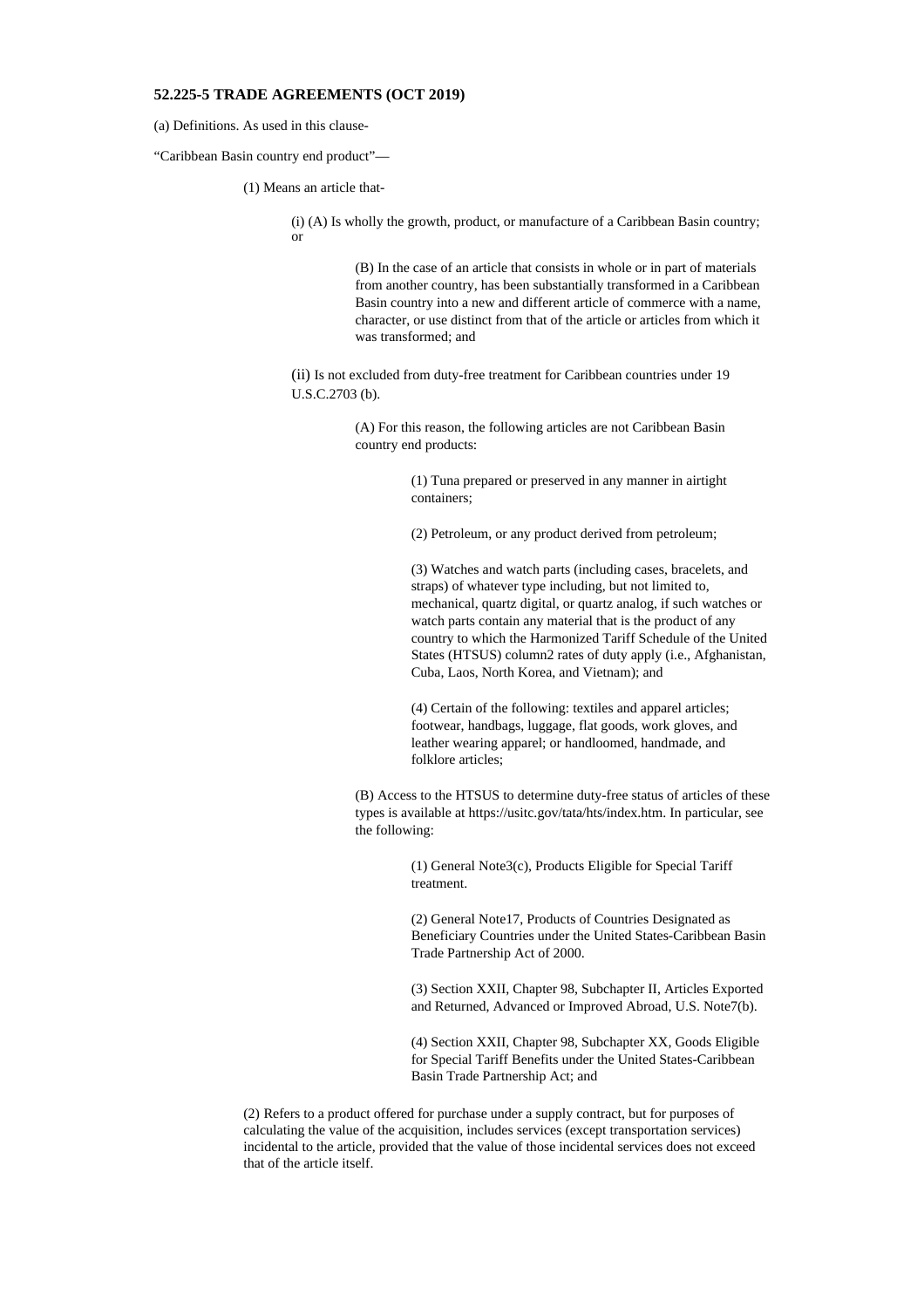"Designated country" means any of the following countries:

(1) A World Trade Organization Government Procurement Agreement (WTO GPA) country (Armenia, Aruba, Australia, Austria, Belgium, Bulgaria, Canada, Croatia, Cyprus, Czech Republic, Denmark, Estonia, Finland, France, Germany, Greece, Hong Kong, Hungary, Iceland, Ireland, Israel, Italy, Japan, Korea (Republic of), Latvia, Liechtenstein, Lithuania, Luxembourg, Malta, Moldova, Montenegro, Netherlands, New Zealand, Norway, Poland, Portugal, Romania, Singapore, Slovak Republic, Slovenia, Spain, Sweden, Switzerland, Taiwan (known in the World Trade Organization as "the Separate Customs Territory of Taiwan, Penghu, Kinmen and Matsu (Chinese Taipei)"), Ukraine, or United Kingdom);

(2) A Free Trade Agreement (FTA) country (Australia, Bahrain, Canada, Chile, Colombia, Costa Rica, Dominican Republic, El Salvador, Guatemala, Honduras, Korea (Republic of), Mexico, Morocco, Nicaragua, Oman, Panama, Peru, or Singapore):

(3) A least developed country (Afghanistan, Angola, Bangladesh, Benin, Bhutan, Burkina Faso, Burundi, Cambodia, Central African Republic, Chad, Comoros, Democratic Republic of Congo,

Djibouti, Equatorial Guinea, Eritrea, Ethiopia, Gambia, Guinea, Guinea-Bissau, Haiti, Kiribati, Laos, Lesotho, Liberia, Madagascar, Malawi, Mali, Mauritania, Mozambique, Nepal, Niger, Rwanda, Samoa, Sao Tome and Principe, Senegal, Sierra Leone, Solomon Islands, Somalia, South Sudan, Tanzania, Timor-Leste, Togo, Tuvalu, Uganda, Vanuatu, Yemen, or Zambia); or

(4) A Caribbean Basin country (Antigua and Barbuda, Aruba, Bahamas, Barbados, Belize, Bonaire, British Virgin Islands, Curacao, Dominica, Grenada, Guyana, Haiti, Jamaica, Montserrat, Saba, St. Kitts and Nevis, St. Lucia, St. Vincent and the Grenadines, Sint Eustatius, Sint Maarten, or Trinidad and Tobago).

"Designated country end product" means a WTO GPA country end product, an FTA country end product, a least developed country end product, or a Caribbean Basin country end product.

"End product" means those articles, materials, and supplies to be acquired under the contract for public use.

"Free Trade Agreement country end product" means an article that-

## (1) Is wholly the growth, product, or manufacture of a Free Trade Agreement (FTA) country; or

(2) In the case of an article that consists in whole or in part of materials from another country, has been substantially transformed in an FTA country into a new and different article of commerce with a name, character, or use distinct from that of the article or articles from which it was transformed. The term refers to a product offered for purchase under a supply contract, but for purposes of calculating the value of the end product includes services (except transportation services) incidental to the article, provided that the value of those incidental services does not exceed that of the article itself.

"Least developed country end product" means an article that-

(1) Is wholly the growth, product, or manufacture of a least developed country; or

(2) In the case of an article that consists in whole or in part of materials from another country, has been substantially transformed in a least developed country into a new and different article of commerce with a name, character, or use distinct from that of the article or articles from which it was transformed. The term refers to a product offered for purchase under a supply contract, but for purposes of calculating the value of the end product, includes services (except transportation services) incidental to the article, provided that the value of those incidental services does not exceed that of the article itself.